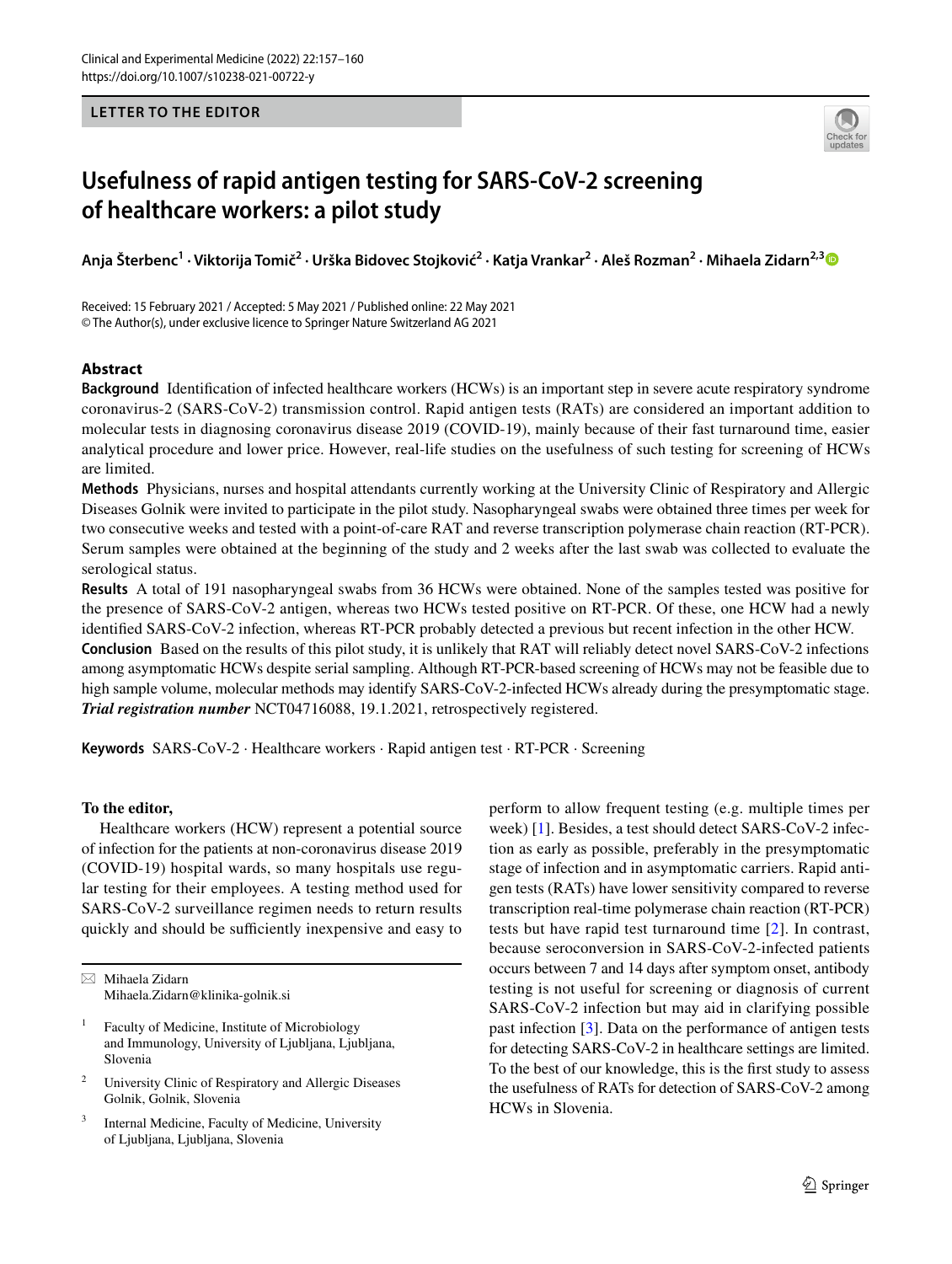Physicians, nurses and hospital attendants currently working at the University Clinic of Respiratory and Allergic Diseases Golnik were invited to enrol in the pilot study. HCWs directly involved in COVID-19 patient care and those who had a previous laboratory-confrmed SARS-CoV-2 infection were not eligible for inclusion in the study. For each participating HCW, nasopharyngeal swabs were obtained. Swabs were collected on Mondays, Wednesdays and Fridays for two consecutive weeks with a maximum of six samplings per person scheduled. Recruitment began on 18 and 20 November 2020, and the last scheduled swab was obtained on 30 November and 2 December 2020, respectively.

Swabs were inserted into universal transport medium (UTM) and tested with SARS-CoV-2 rapid antigen test (Roche Diagnostics GmbH, Mannheim, Germany), following the manufacturer's instructions. Briefy, samples were thoroughly vortexed and 350 μL of UTM was mixed with the extraction bufer included in the testing kit. Three drops of the mixture were applied to the specimen well of the lateral fow test device, and results were visually read after a 15-min incubation at room temperature.

Nasopharyngeal swab samples were subsequently tested for the presence of SARS-CoV-2 RNA without intermitting freeze–thaw cycle. Viral RNA was isolated from the specimens using the QIAamp Viral RNA Mini Kit (QIA-GEN GmbH, Hilden, Germany). PCR amplifcation was set up on CFX96 Touch Real-Time PCR Detection System (Bio-Rad Laboratories—Dubai Branch, Dubai, United Arab Emirates), and a commercially available PCR Kit Allplex™2019-nCoV (Seegene, Seoul, South Korea) was used. The allplex™2019-nCoV assay enables simultaneous detection and identifcation of three target genes, specifc for SARS-CoV-2 (e.g. the *E*, *RdRp* and *N* gene). Samples were considered positive for SARS-CoV-2 only if all three targeted genes were amplifed.

Besides, serum samples were collected at the beginning of the study and 14 days after the last nasopharyngeal swab was obtained. The presence of antibodies against SARS-CoV-2 was evaluated using IDK anti-SARS-CoV-2 IgM and IgG ELISA Kit (Immundiagnostik AG, Bensheim, Germany), following the manufacturer's instructions.

The study was conducted in accordance with the Code of Ethics of the World Medical Association (Declaration of Helsinki) and was approved by the National Medical Ethics Committee at the Slovenian Ministry of Health of the Republic of Slovenia (consent number: 0120-542/2020/4).

A total of 191 nasopharyngeal swabs from 36 HCWs were obtained. More than half of participating HCWs (24/36; 66.7%) provided nasopharyngeal swab samples on all 6 testing days, and only three HCWs (8.3%) provided less than half of the predicted swab samples (Fig. [1\)](#page-2-0).

All antigen tests performed had a visible control line and thus yielded valid results. None of the samples tested was

positive for the presence of SARS-CoV-2 antigen, whereas three samples tested positive for the presence of SARS-CoV-2 RNA (Fig. [1\)](#page-2-0). At the beginning of the study, serum samples were obtained for 35/36 (97.2%) of HCWs, whereas follow-up serology was available for 34/36 (94.4%) of participating HCWs (Fig. [1](#page-2-0)). At the beginning of the study, none of the HCWs had detectable anti-SARS-CoV-2 IgM antibodies, whereas one HCW (2.6%) had equivocal and three HCWs (8.6%) positive results for anti-SARS-CoV-2 IgG antibodies, suggesting possible previous asymptomatic infection with SARS-CoV-2.

HCW-5 was RT-PCR positive on the 5th sampling day while being asymptomatic. She developed symptoms consistent with SARS-CoV-2 infection the following day, and infection was confrmed with an RT-PCR-positive result on that day. Because the results of the RT-PCR test were not available until the end of that day work shift, the HCW was not removed from the work process during the presymptomatic phase of infection. Seroconversion for both anti-SARS-CoV-2 IgM and IgG was observed on followup serology testing. A negative RAT, in this case, can be explained by the fact that the RT-PCR Ct values were  $>$  30, which is consistent with previous reports suggesting antigen tests are less sensitive than RT-PCR and may reliably detect infections only when the viral load is high (e.g. RT-PCR Ct values<25) [\[4](#page-3-3)]. Accordingly, the performance of Roche SARS-CoV-2 RAT progressively declines as RT-PCR Ct values increase, with sensitivity rates in samples with Ct values between 30 and  $< 37$  dropping to only 12–18% [\[5](#page-3-4)].

On the other hand, while initially negative on four consecutive testing days by both RAT and RT-PCR, HCW-8 tested positive for the presence of SARS-CoV-2 RNA on the 5th and 6th testing day. HCW-8 had detectable anti-SARS-CoV-2 IgG at the beginning of the study. The Ct values for the SARS-CoV-2 *E*, *RdRp* and *N* genes were  $> 35$ , so it is highly likely that a so-called RNA-positive tail was detected and that this HCW was identifed after the infectious period has passed [[1\]](#page-3-0). RT-PCR-based assays may detect SARS-CoV-2 RNA for weeks to even months after acute infection [\[6](#page-3-5)[–8](#page-3-6)]. Moreover, a large study on 29,686 samples has shown that several outcomes are possible in case of repeating molecular testing, including prolonged viral RNA shedding, false-negative results and alternating positive and negative results [[8\]](#page-3-6).

Interestingly, HCW-10 fell ill with COVID-19 shortly after completion of the pilot study; however, second serology testing only showed the presence of IgG, whereas IgM antibodies were non-reactive. HCW-16 was asymptomatic during the study period and had several negative RT-PCR tests after completion of the study on 30 November 2020, but tested positive on 10 January 2021, indicating that the IgM antibodies detected on second serology testing might be false positive (Fig. [1\)](#page-2-0). Although serology testing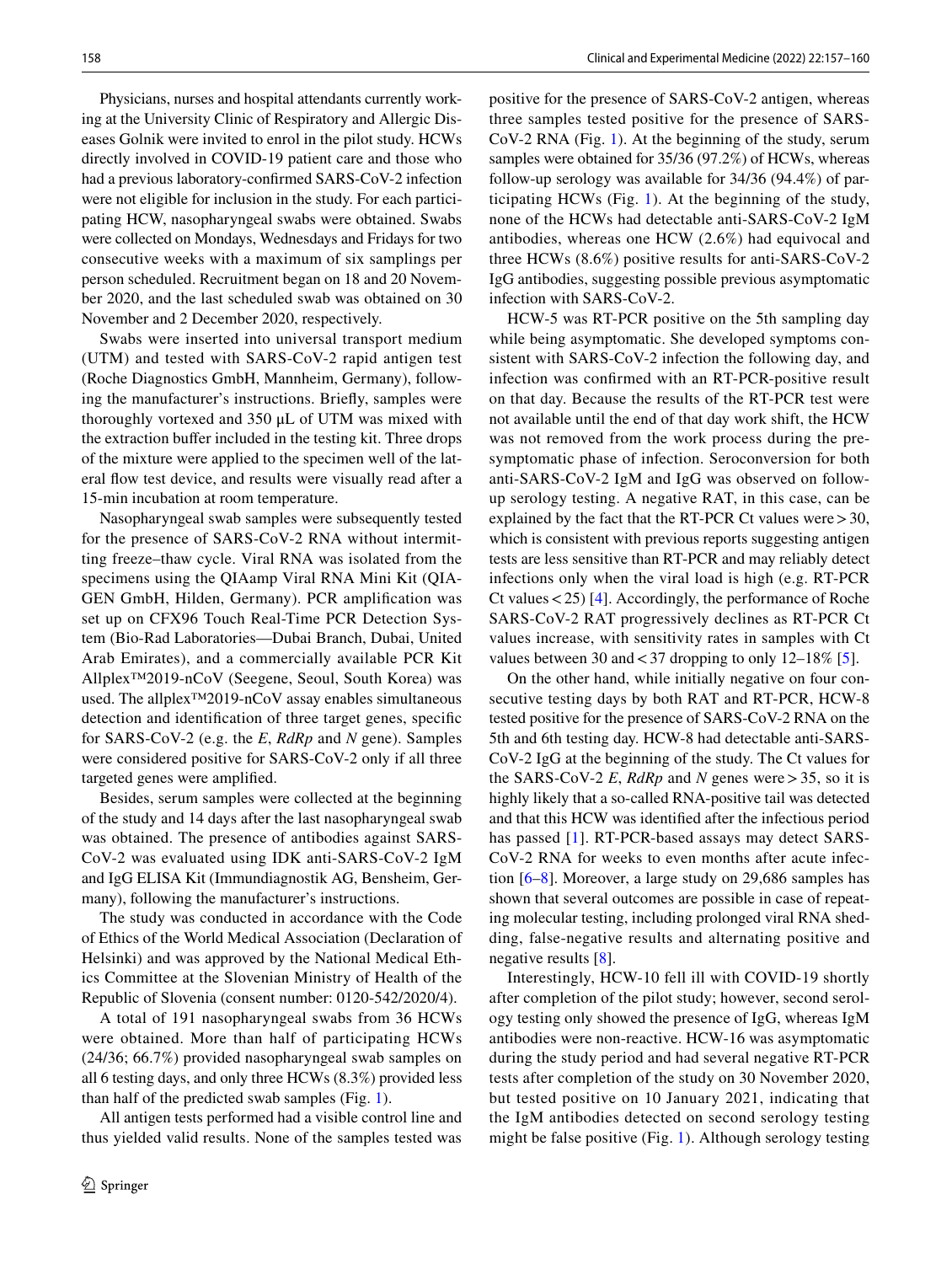|                |                         |                         |     | <b>Testing days</b> |    |              |            |            |            |                |
|----------------|-------------------------|-------------------------|-----|---------------------|----|--------------|------------|------------|------------|----------------|
|                |                         |                         |     |                     |    | 1st          |            | 2nd        |            |                |
|                | 1.                      | 2.                      | 3.  | 4.                  | 5. | 6.           | IgM        | IgG        | IgM        | IgG            |
| $HCW-1$        | 鱸                       | 铋                       | 鎹   |                     |    | 址            | <b>NEG</b> | <b>NEG</b> | <b>NEG</b> | <b>NEG</b>     |
| $HCW-2$        | $\overline{\mathbf{z}}$ | 鱸                       | Ś.  |                     | 皱  |              | NEG        | EQU        | <b>NEG</b> | <b>NEG</b>     |
| HCW-3          | 器                       | 址                       | 惢   | 88                  | 米  | 址            | <b>NEG</b> | <b>NEG</b> | <b>NEG</b> | <b>NEG</b>     |
| $HCW-4$        |                         | 地                       | 38  | SŚ.                 |    | 58           | <b>NEG</b> | POS        | <b>NEG</b> | EQU            |
| HCW-5          | ××                      | 露                       | 翁   | 88                  | Ř  |              | NEG        | <b>NEG</b> | POS        | <b>POS</b>     |
| HCW-6          | 皱                       | 驰                       | 惢   | 悠                   | 米  | 鲓            | <b>NEG</b> | <b>NEG</b> | <b>NEG</b> | <b>NEG</b>     |
| HCW-7          | 铋                       | 冰                       | 越   | 88                  | 鱸  |              | NEG        | <b>NEG</b> | <b>NEG</b> | <b>NEG</b>     |
|                | 冰                       | $\overline{\mathbf{x}}$ | 惢   | 88                  | ×  | Ř            |            | <b>POS</b> | <b>NEG</b> | POS            |
| HCW-8<br>HCW-9 |                         |                         | 惢   | 怨                   |    |              | NEG        |            |            |                |
|                | 鍼<br>城                  | 铋<br>城                  |     | 88                  | 馀  | 址            | <b>NEG</b> | NEG        | <b>NEG</b> | <b>NEG</b>     |
| <b>HCW-10</b>  |                         |                         | 惢   |                     | 鱸  | 址            | NEG        | NEG        | <b>NEG</b> | POS            |
| <b>HCW-11</b>  | 铋                       | 皱                       | 鳡   | 88                  | 鱸  |              | <b>NEG</b> | <b>NEG</b> | <b>NEG</b> | <b>NEG</b>     |
| <b>HCW-12</b>  | 馨                       | 露                       | 惢   | 88                  | 她  | 皱            | <b>NEG</b> | <b>NEG</b> | <b>NEG</b> | <b>NEG</b>     |
| <b>HCW-13</b>  | 鑢                       | 铋                       | 総   | 83                  | 鍼  | 米            | NEG        | <b>NEG</b> | <b>NEG</b> | <b>NEG</b>     |
| <b>HCW-14</b>  | 鍼                       | 鍼                       |     |                     |    |              | <b>NEG</b> | <b>NEG</b> | $\prime$   | $\overline{I}$ |
| <b>HCW-15</b>  | 鍼                       | 鱸                       | 総   | 88                  | 铋  | 皱            | NEG        | <b>NEG</b> | <b>NEG</b> | NEG            |
| <b>HCW-16</b>  | 铋                       | 56                      | 惢   |                     | 鱸  | 龄            | NEG        | <b>NEG</b> | POS        | <b>NEG</b>     |
| <b>HCW-17</b>  | 露                       | 鱸                       | SŚ. | 88                  | 鱸  | 址            | NEG        | <b>NEG</b> | <b>NEG</b> | <b>NEG</b>     |
| <b>HCW-18</b>  | 铋                       | ż                       | 惢   | 88                  | 米  | 鲓            | <b>NEG</b> | <b>NEG</b> | <b>NEG</b> | <b>NEG</b>     |
| <b>HCW-19</b>  | 豨                       | 址                       | 総   | 88                  | 姥  | $\mathbf{R}$ | <b>NEG</b> | <b>NEG</b> | <b>NEG</b> | <b>NEG</b>     |
| <b>HCW-20</b>  | ä                       | 铋                       | 惢   | 88                  | 皱  |              | <b>NEG</b> | POS        | <b>NEG</b> | POS            |
| <b>HCW-21</b>  | 鲓                       | 鱸                       |     |                     |    |              |            |            |            |                |
| <b>HCW-22</b>  | 鱸                       | 址                       | 铋   | 惢                   | 皱  | 皱            | $\prime$   | $\prime$   | NEG        | <b>NEG</b>     |
| <b>HCW-23</b>  | 3¢                      | <b>SG</b>               | ×   | 88                  | 鯱  | 冰            | <b>NEG</b> | <b>NEG</b> | <b>NEG</b> | NEG            |
| <b>HCW-24</b>  | 铋                       | 鍼                       | 総   | 88                  |    |              | NEG        | NEG        | <b>NEG</b> | NEG            |
|                | ŻĖ.                     | 馨                       | 惢   | 88                  | 皱  | 鲓            | <b>NEG</b> | NEG        | <b>NEG</b> | NEG            |
| <b>HCW-25</b>  |                         |                         |     |                     | 鍼  | 馨            | NEG        | NEG        | <b>NEG</b> | <b>NEG</b>     |
| <b>HCW-26</b>  | $^{36}$                 |                         | 88  |                     |    | 米            | <b>NEG</b> | <b>NEG</b> | <b>NEG</b> | <b>NEG</b>     |
| <b>HCW-27</b>  | 皱                       | 姥                       | 鎹   | 88                  | 米  | 址            | <b>NEG</b> | <b>NEG</b> | <b>NEG</b> | <b>NEG</b>     |
| <b>HCW-28</b>  | 址                       | 鱸                       | 地   | 83                  | 鑢  | 址            | <b>NEG</b> | <b>NEG</b> | <b>NEG</b> | <b>NEG</b>     |
| <b>HCW-29</b>  | $\mathcal{R}$           | 址                       | 鍃   | 83                  | 地  | 皱            | NEG        | NEG        | <b>NEG</b> | <b>NEG</b>     |
| <b>HCW-30</b>  | 址                       | 皱                       | 铋   | 88                  | 铋  | 址            | NEG        | <b>NEG</b> | <b>NEG</b> | <b>NEG</b>     |
| <b>HCW-31</b>  | 铋                       | 址                       | 惢   | 88                  | 冰  | 米            | NEG        |            |            |                |
| <b>HCW-32</b>  | 址                       | $\mathbf{M}$            |     |                     |    |              |            | NEG        | NEG        | NEG            |
| <b>HCW-33</b>  |                         |                         | 総   |                     |    |              | <b>NEG</b> | NEG        | $\prime$   | $\prime$       |
|                | 她                       | 鍼                       |     | 88                  | 米  | 皱            | <b>NEG</b> | NEG        | <b>NEG</b> | <b>NEG</b>     |
| <b>HCW-34</b>  | 皱                       | 端                       | 鎹   | 88                  | 鱸  |              | <b>NEG</b> | <b>NEG</b> | <b>NEG</b> | <b>NEG</b>     |
| <b>HCW-35</b>  | 鎹                       |                         | 総   | 88                  | 鍼  | 鱸            | NEG        | <b>NEG</b> | <b>NEG</b> | NEG            |
| <b>HCW-36</b>  | 她                       | 学                       | 铋   | 88                  | 皱  | 皱            | NEG        | EQU        | <b>NEG</b> | <b>NEG</b>     |
|                |                         |                         |     |                     |    |              |            |            |            |                |

<span id="page-2-0"></span>**Fig. 1** Nasopharyngeal swab and serology testing. Days on which swabs were obtained for an individual healthcare worker (HCW) are marked with a blue X. All samples tested using rapid antigen test (RAT) were negative. Samples that were RT-PCR positive are marked

with a red X. Serology was performed on the day of the frst swab and two weeks after the last swab: POS=positive, NEG=negative,  $EOU =$ equivocal

is considered highly specifc, as confrmed by a recent meta-analysis [[9\]](#page-3-7), IgM tends to exhibit somewhat lower specificity compared to IgG in COVID-19 patients (0.98) [95% CI, 0.96–0.99] versus 0.95 [95% CI, 0.91–0.98]).

Our study had several limitations, including small sample size and short duration of the observation period.

In conclusion, careful interpretation of both RAT, as well as confrmatory RT-PCR test results, is needed for accurate identifcation of SARS-CoV-2-infected HCWs during screening. Even serial antigen testing might miss infected persons in the early stages of infection. On the other hand, RT-PCR tests are time-consuming and results may not be available early enough to allow for possible removal of HCW from the work process during the presymptomatic phase of infection. Moreover, regular testing (e.g. several times per week) with nasopharyngeal swabs may be too bothersome for HCWs. The usefulness of alternative and less invasive sampling methods, such as saliva, mouth rinse, gargle lavage or anterior nasal swab, should be further evaluated for this purpose [[10](#page-3-8)[–13\]](#page-3-9).

**Acknowledgements** We would like to thank Gregor Ostanek for his help with the coordination of the study. Thanks to Maruša Ravnik, BSc, Dane Lužnik, PhD, and Vesna Špendal for performing RT-PCR tests.

**Author contributions** AS implemented the study design, performed nasopharyngeal swabs and RAT and wrote the manuscript. VT was responsible for PCR testing and contributed to the interpretation of the data. UBS was responsible for serologic testing and contributed to the interpretation of the data. KV enrolled HCWs and coordinated the testing facility. AR supported the study design setup and the interpretation of the data. MZ designed the study and wrote the manuscript. All authors reviewed the manuscript.

**Funding** This study was funded by University Clinic of Respiratory and Allergic Diseases Golnik, Golnik, Slovenia, internal funds.

**Data availability** All data are available upon a request to the corresponding author.

#### **Declarations**

**Conflict of interest** The authors declare that they have no confict of interest.